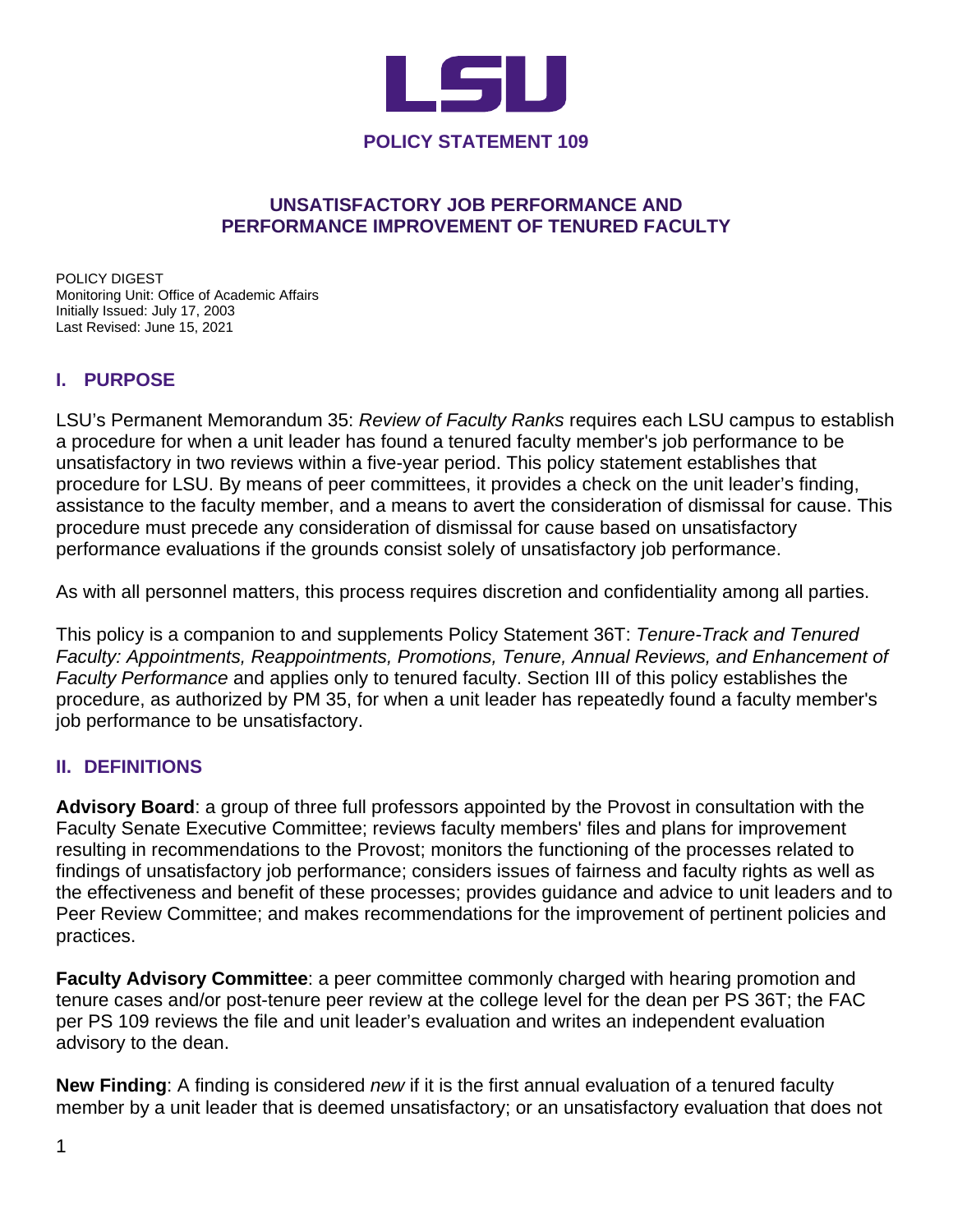meet the requirements for *Repeated Finding*. The designation of *New Finding* must be supported by the Provost.

**Panel**: a group comprised of all the tenured faculty with majority appointment in the same primary academic unit and at the same or higher rank as the faculty member under review, but not including the chair or the faculty member, except that the rules of the unit may delegate this authority to a more restricted, standing body with the same rank criteria, which has been elected. The Panel must consist of a minimum of three eligible voting faculty members. In the event there are not enough eligible voting faculty members in the department or in other circumstances for which additional members of the review committee are desired, additional members will be added through a process described below.

**Peer Review Committee**: a committee appointed by a faculty Panel, or by the Provost if not by a Panel; works with the faculty member during the period of time allowed for improvement; if requested by the faculty member, the Peer Review Committee will advise and assist them in the preparation of the plan and will confer with them on all matters at issue; in its interactions with the faculty member, will observe the principle of academic freedom as well as professional self- direction.

**Plan**: a program for improvement developed by the faculty member; includes any resources needed by the faculty member; may be developed in consultation with the Peer Review Committee; must be submitted through proper administrative channels to the Provost.

**Repeated Finding**: A finding is considered repeated if it is a second annual evaluation of a tenured faculty member that is deemed unsatisfactory by the unit leader within the span of five years. The designation of *Repeated Finding* must be supported by the Provost.

**Unit Leader**: as defined in PS 36T, the administrative position with department oversight responsibilities including chair, department head, director, dean, or otherwise-titled chief officer.

**Unsatisfactory Job Performance**: an evaluation by a unit leader that finds a tenured faculty member performing substantially and continually below expectations in teaching, scholarship, and/or service.

# **III. FINDING OF UNSATISFACORY JOB PERFORMANCE**

A. Performance Evaluation Findings

PS 36T requires that all tenured faculty members engage in scholarship, are highly competent in their assigned teaching responsibilities, and make contributions on campus and beyond that support scholarship and teaching. This is the basis upon which tenured faculty members are evaluated by their unit leaders. Job performance must be evaluated in the context of the job description, for example the percentage of effort assigned to different responsibilities including administrative responsibilities. While different units use different rating systems and descriptors for the components of the annual evaluation, an **overall** rating of *satisfactory*, *needs improvement*, or *unsatisfactory* must be assigned as a holistic evaluation.

A *satisfactory* evaluation is an indication to a faculty member that their work meets the departmental expectations of a tenured faculty member. Accolades or warnings may be present in the narrative of the evaluation, but the satisfactory rating indicates solid evidence of acceptable performance.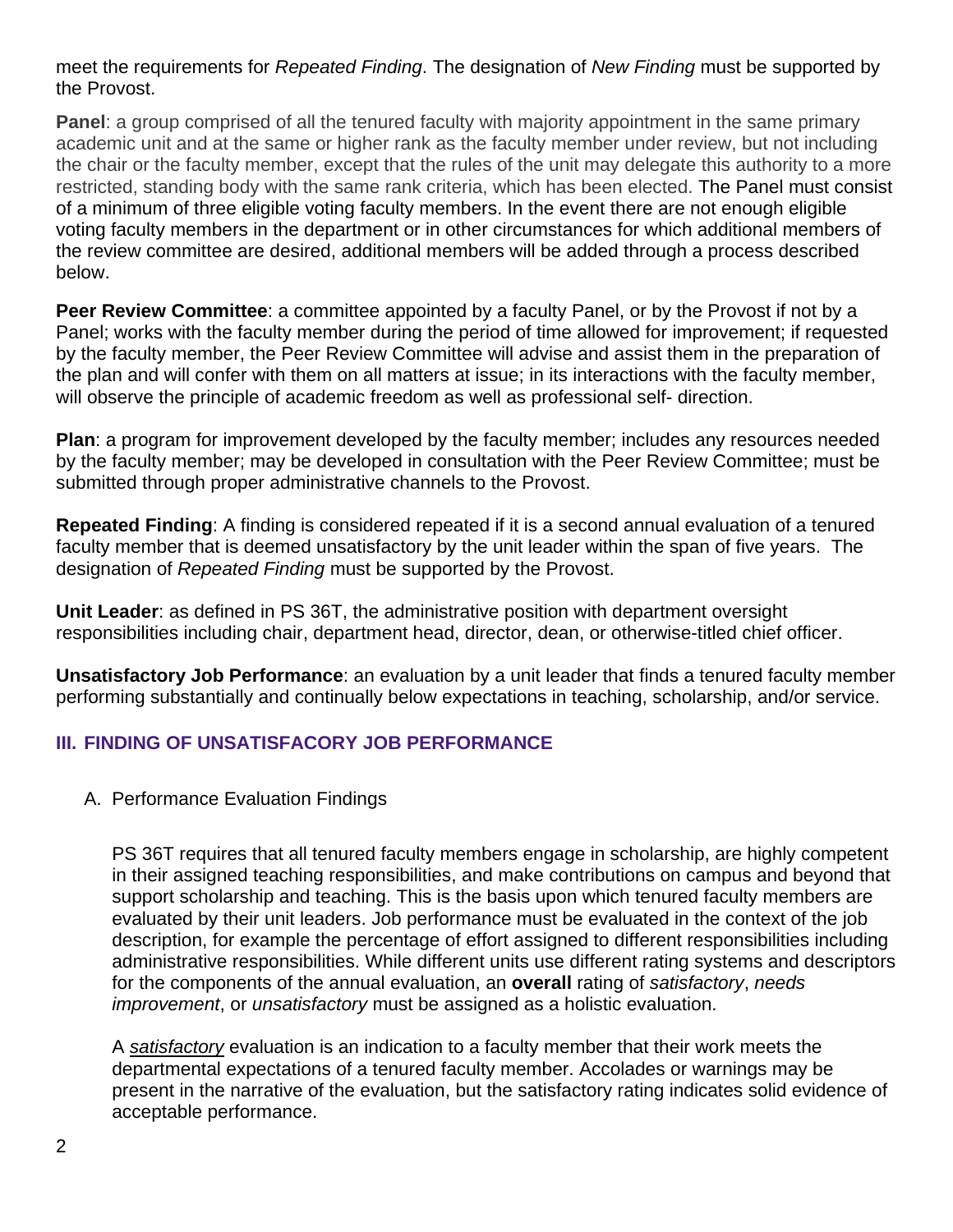A *needs improvement* evaluation provides notice to a faculty member that their scholarship, teaching, and/or service do not meet departmental expectations of a tenured faculty member. Consequences of this rating are handled at the department level, and departments will take appropriate action to provide peer support for the faculty member. There may not be more than two consecutive *needs improvement* ratings. The subsequent evaluation must be either satisfactory, if there has been sufficient improvement, or unsatisfactory.

As used herein, the term *unsatisfactory* is defined and restricted as follows: for a finding of unsatisfactory job performance to be made, the deficiencies must be serious. That is, they must be so substantial that if they were to persist after the faculty member receives adequate notice, and after a reasonable time is allowed for improvement, then grounds would exist for the consideration of dismissal for cause under the provisions of PS 104. Unacceptable performance in **either** teaching **or** scholarship over multiple years could be grounds for an overall unsatisfactory rating regardless of performance in other aspects of the job description. Although a *needs improvement* evaluation may precede an unsatisfactory evaluation, it is not a prerequisite for an unsatisfactory evaluation. If a unit leader finds that a faculty member's job performance is unsatisfactory, the evaluation will explicitly state that it is "unsatisfactory as defined in Section III of PS l09." The phrase, "as defined in Section III of PS 109" may be deleted if the unsatisfactory evaluation is not upheld by the Provost after consultation with the Advisory Board. In this case, the unsatisfactory evaluation can stand but will not constitute a new or repeated finding per PS 109.

B. Process for Determination of Unsatisfactory Finding

In conjunction with the annual review defined in PS 36T, when the unit leader concludes that a faculty member's job performance has been unsatisfactory, the unit leader will offer, with reasonable advance notice, to hold a conference with the faculty member to discuss the finding and all related issues. The faculty member is free to decline the offer of a conference but must do so in writing. If it is held, the unit leader will attach a record of the conference to the evaluation. The final steps of the annual review process will then be completed no later than June 30 of the year following the calendar year being evaluated, and the following additional requirements will apply:

- 1. The unit leader will alert the dean of the unsatisfactory review within one week of the completion of the annual review process.
- 2. Within the first 30 calendar days of the fall semester, the faculty advisory committee charged with hearing cases for promotion and tenure and/or post-tenure peer review for the dean as defined under PS 36T will be convened, consider the case, and provide an evaluation. Acting independently of the unit leader, the faculty advisory committee will review the file and the chair's evaluation; offer, with reasonable advance notice, to hold a conference with the faculty member; gather additional information at its discretion; and write an evaluation of the faculty member's job performance, including specific suggestions and advice for any needed improvement, to become part of the file.
	- a. If the faculty advisory committee's report supports the conclusion of the unit leader's finding of unsatisfactory job performance, the committee evaluation and file will be forwarded to the dean.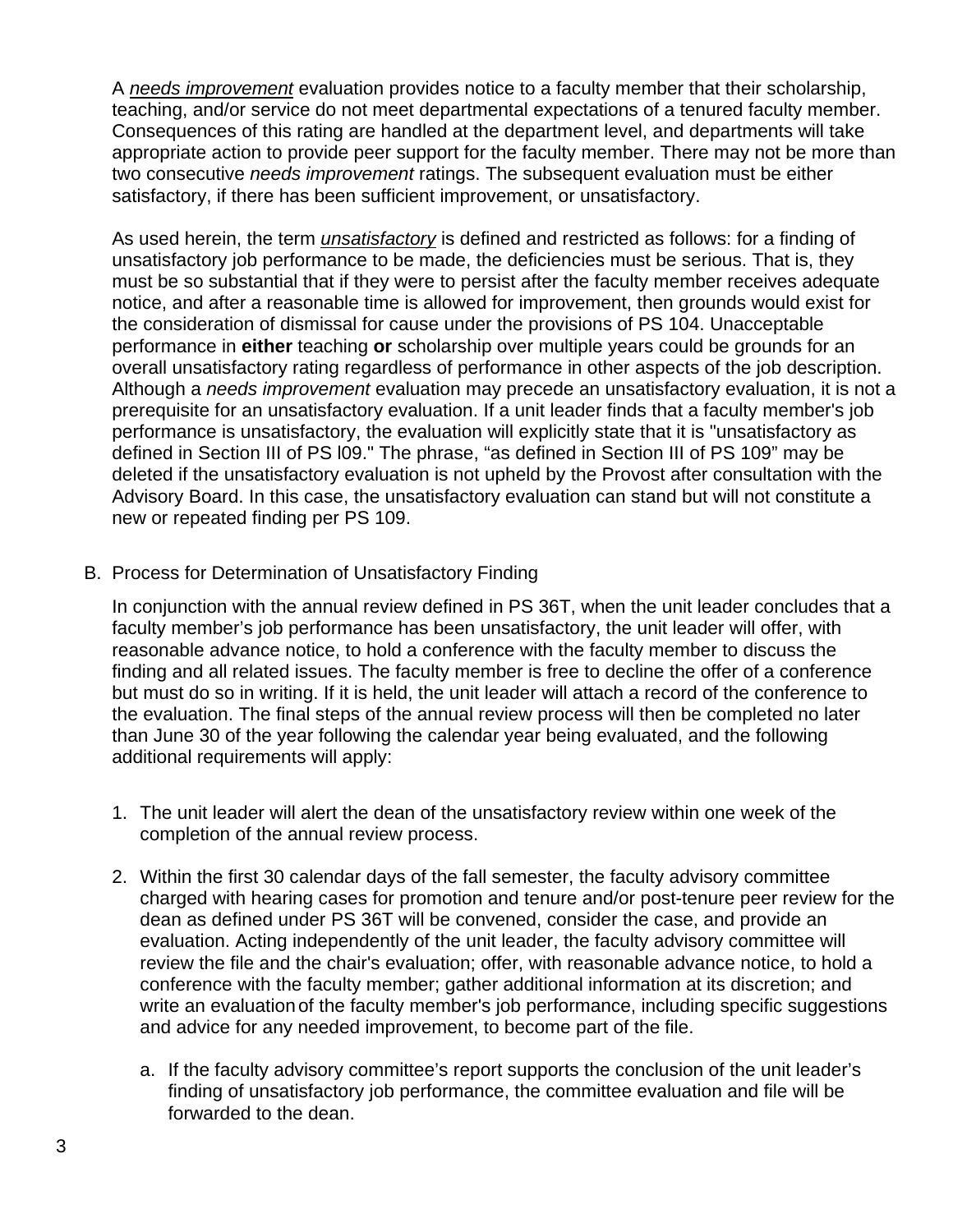- b. If the faculty advisory committee's report does not support the unit leader's finding of unsatisfactory job performance, then the unit leader is free either to withdraw the finding or revise the unit leader's evaluation accordingly, or to persist therein. If the evaluation by the unit leader remains unsatisfactory, the file including the committee evaluation will be forwarded to the dean.
- 3. Whenever the dean receives a file from the faculty advisory committee that contains a finding of unsatisfactory job performance, the dean will write a recommendation to the Provost within 10 calendar days of receiving the file, in support of or in disagreement with the finding.
- 4. Whenever the Provost receives a file that contains a finding of unsatisfactory job performance, the Provost will consult with the Advisory Board and the dean and render the final decision within two weeks of receiving the file.
	- a. The Provost may decide to overrule the finding. Henceforth, in that case, the finding will be of no effect and will not count as a new finding nor as a repeated finding of unsatisfactory job performance under this policy. However, strategies for improvement may still be addressed by the dean or unit leader, in consultations with the faculty member. The Provost's decision will be sent to the Advisory Board, the dean, the unit leader, the faculty member, and the Office of Human Resource Management (HRM). A copy will become part of the faculty member's personnel file.
	- b. If the Provost agrees with the unsatisfactory finding, the finding will be identified as either a new finding or a repeated finding as defined in this policy. A statement to that effect will be sent to the Advisory Board, the dean, the unit leader, the faculty member, and HRM. A copy will become part of the faculty member's personnel file.
		- i. New Finding

A *new finding* is the result of the first unsatisfactory annual evaluation determined by the unit leader and supported by the Provost. The faculty member could have received a previous unsatisfactory evaluation from the unit leader that was overruled by the Provost, or the faculty member could have received a previous unsatisfactory evaluation that was not within a five-year time frame of the current evaluation. In both of these cases, the evaluation is considered a *new finding*.

As a result of a new finding, the faculty member is encouraged to seek mentorship in an effort to improve their professional responsibilities. Departments or colleges may want to establish common procedures through a faculty policy committee to use in such cases, so that there is equitable support across faculty members who make the request.

ii. Repeated Finding

A *repeated finding* occurs when the unit leader, in conjunction with the PS 36T annual review and supported by the Provost, makes a finding of unsatisfactory job performance with regard to a faculty member for the second time within five years.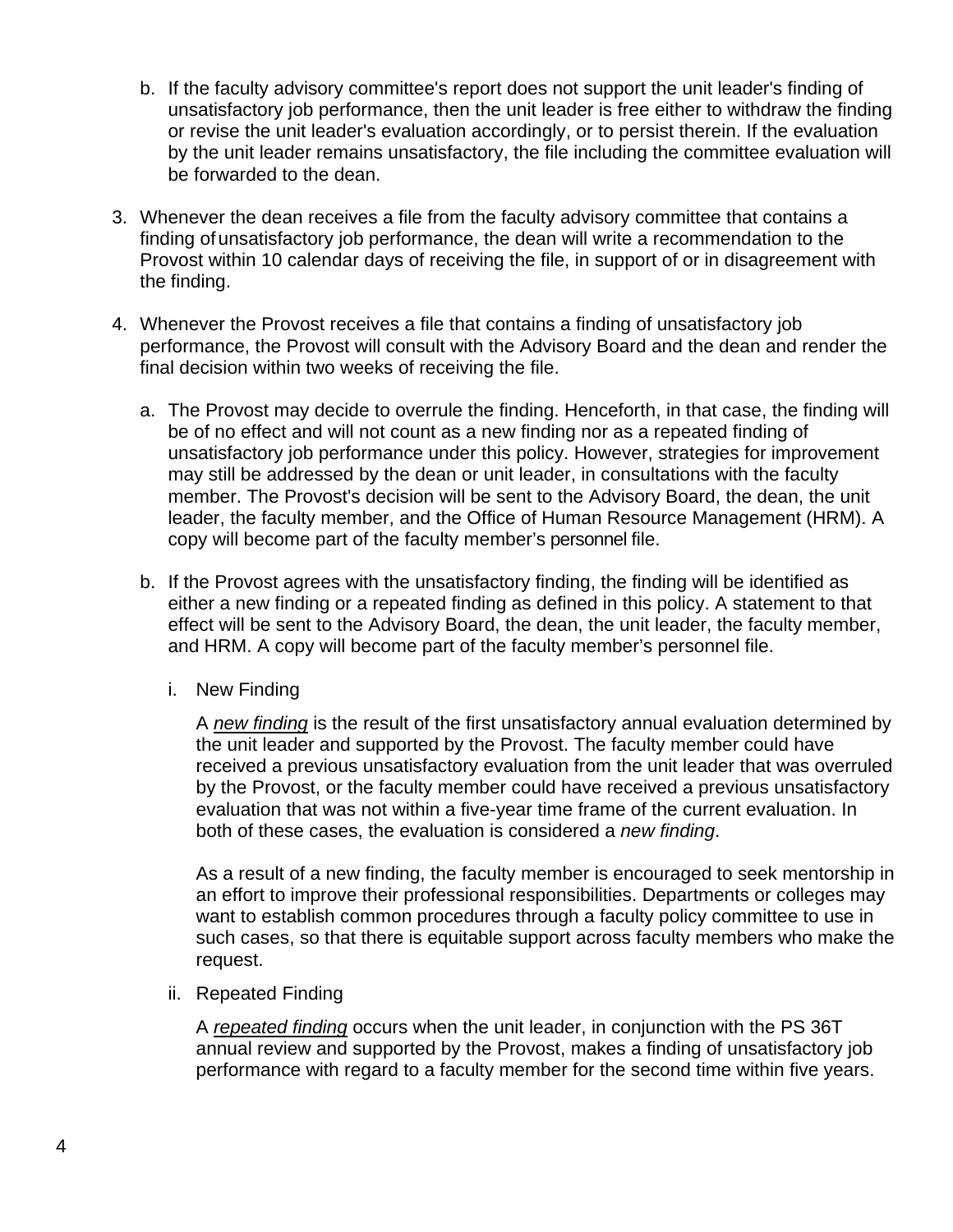As a result of a repeated finding, a Peer Review Committee (PRC) will be established and convened, and will provide advisement and evaluation of the faculty member during the period of time allowed for improvement as defined below.

# **IV. PEER REVIEW COMMITTEE**

The Peer Review Committee (PRC) has two functions: to work with the faculty member during the period of time allowed for improvement, and to provide progress reports to the unit leader, dean, and Provost. Responsibilities and process are as follows:

- A. A Peer Review Committee will be selected as provided in Section V.B below.
- B. The faculty member will prepare a plan for improvement, hereafter referred to as the *plan,*  including a description of resources that they may require to achieve the plan's objectives. If requested by the faculty member, the PRC will advise and assist in the preparation of the plan and will confer on all matters at issue, seeking mutual agreement. In its interactions with the faculty member, the PRC will observe the principles of academic freedom as well as professional self-direction. It is suggested that the faculty member submit the plan to the PRC within six weeks after being notified by the Provost that the repeated finding has been upheld, and that the PRC and the faculty member complete any further discussions that may be desired within a further two weeks.
- C. The PRC will write a report on its interactions with the faculty member. The report will comment on the plan and make recommendations about the requested resources. The report will include specific advice as to what the faculty member must do to restore satisfactory job performance. The PRC will then send the plan and the report to the unit leader, the faculty member, HRM, and the dean who will transmit them to the Provost and the Advisory Board. A copy will become part of the faculty member's personnel file. The plan must be forwarded to the Provost no later than the final day of classes of fall semester.
- D. The Provost, after consulting with the Advisory Board, will prepare a memorandum to the faculty member. The Provost will define the period of time allowed for improvement, herein called the *term.* The term will begin on the date of the memorandum and run for two years; except in the case of exceptional circumstances, Section VI may apply, allowing the Provost certain discretion in setting the term. The memorandum will also state any University or college commitment to provide adequate resources to support the plan. The Provost will transmit the memorandum to the faculty member by the end of the fall semester (commencement), with copies to the Advisory Board, the PRC, the dean, the unit leader, and HRM. A copy will become part of the faculty member's personnel file.
- E. The PRC will continue to advise and assist the faculty member and monitorthe faculty member's progress throughout the term. Each year, the PRC will write a report to be placed in the faculty member's personnel file during the annual review process. The unit leader will also make an assessment of progress as part of the annual evaluation.
- F. If at any time during the term the PRC and the unit leader both conclude that the faculty member has failed to make a good faith effort as called for by this procedure or, if at the end of the term,they both conclude that the faculty member's progress is inadequate, then the Provost will ask the President to initiate consideration of dismissal for cause. If the Provost concludes adequate progress has been made, the Provost will notify all parties and place a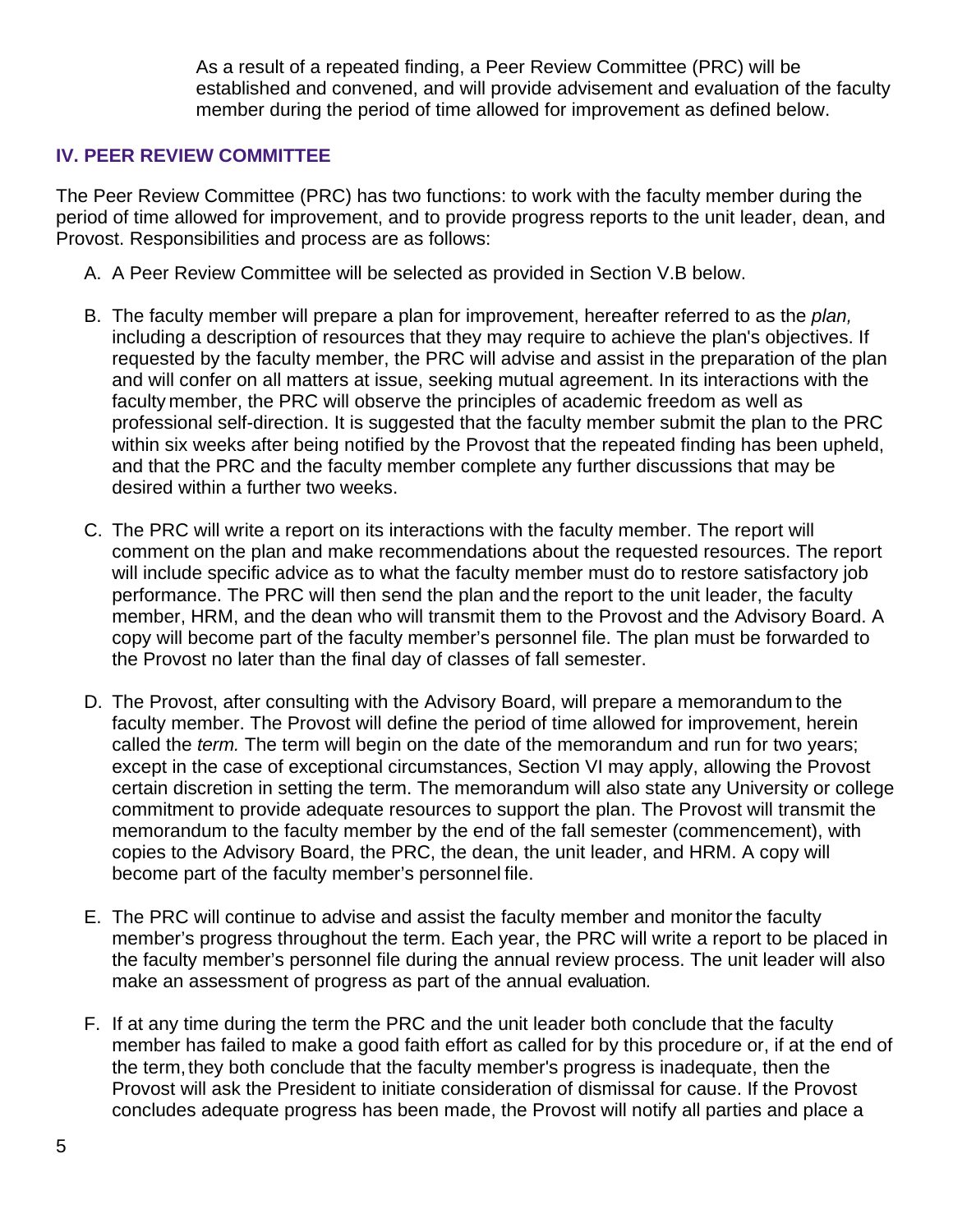statement to that effect in the faculty member's personnel file. In that event, if there is a subsequent finding of unsatisfactory job performance, the first subsequent finding of unsatisfactory performance will be regarded as a new finding.

# **V. CONSTITUTION OF ADVISORY BOARD AND PEER REVIEW COMMITTEE**

A. Appointment of the Advisory Board to the Provost

The Advisory Board will comprise three tenured full professors, serving for staggered threeyear terms. No one person may serve for more than a total of six years. No one with an administrative rank of unit leader or higher may serve. No more than one person from any one college or school may serve at one time. The Provost will make appointments to the Advisory Board after consultation with the Faculty Senate Executive Committee. The functions of the Advisory Board will be as follows:

- 1. To review faculty members' files and plans for improvement as provided herein, making recommendations to the Provost
- 2. To monitor the functioning of the processes related to findings of unsatisfactory job performance
- 3. To consider issues of fairness and faculty rights as well as the effectiveness and benefit of these processes
- 4. To give guidance and advice to unit leaders and to Peer Review Committees with regard to their duties under Section III
- 5. To make recommendations for the improvement of pertinent policies and practices
- B. Selection of a Peer Review Committee
	- 1. The body with authority to select a Peer Review Committee, herein called the *Panel,*  comprises all the tenured faculty with primary appointment in the same academic unit and at the same or higher rank as the faculty member under review, except that the rules of the unit may delegate this authority to a more restricted, standing body with the same rank criteria which has been elected. The Panel may already have a presiding officer, but if not, will select its own. The Panel must consist of a minimum of three eligible voting faculty members. In the event there are not enough eligible voting faculty members in the department or in other circumstances for which additional members of the review committee are desired, the unit leader will forward the names of potential faculty members from other departments to the dean for consideration. The dean will consider the list, make revisions if necessary, and forward to the Provost for final approval.
	- 2. The unit leader will notify the Panel before the start of a semester when a PRC must be selected and must at that time relay any pertinent communications from the faculty member (See 3b and 3c below). The unit leader will send a copy of the notification to the Provost through the dean.
	- 3. The Panel will meet, discuss the case, and elect the PRC, which will be comprised of three tenured faculty members whose primary appointment is in the department and whose rank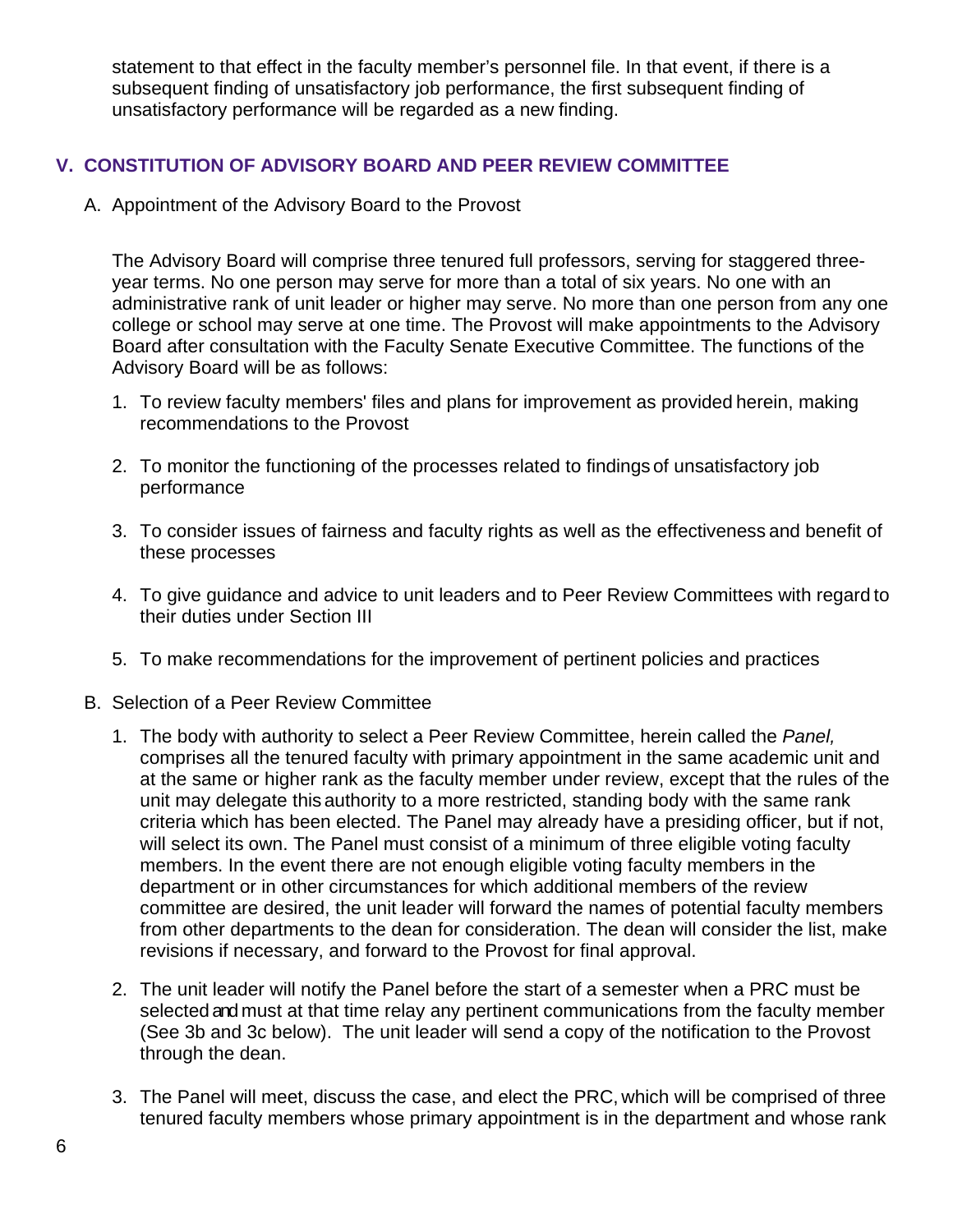is at least that of the faculty member in question. At the discretion of the Panel or the Provost, the PRC may be expanded to a maximum of five members. These restrictions and exceptions apply:

- a. In electing the PRC, the Panel must exclude the unit leader, the faculty member under review, and others who the Panel believes would have a conflict of interest.
- b. Before the Panel elects the PRC, the faculty member has the right to name any person or persons who they believe ought to be excluded and to state reasons such as conflict of interest, demonstrated lack of objectivity in a pertinent matter, or other sufficient cause. The Panel must then give due consideration to such reasons and inform the faculty member in writing of the decision to grant or deny the request. The faculty member will again have that right if the Panel later fills a vacancy on the PRC.
- c. The faculty member has the right to instruct the Panel that the PRC must include at least one tenured faculty member, with the same or higherrank, whose primary appointment is outside the department, or even outside the college. The Panel itself must do so if a PRC of three cannot otherwise be constituted. Item 3e below applies.
- d. Should the faculty member exercise the rights stated in items 3b and 3c, it must be in writing, in timely fashion, to the presiding officer of the Panel directly or through the unit leader.
- e. If there are to be outside members, they will be nominated by the Panel but are subject to approval by the Provost. Before granting approval, the Provost must afford the faculty member the right to challenge a nominee for cause.
- 4. If the selection of the PRC has not been completed within 30 days from the start of the semester, or if the Provost determines that the Panel cannot be constituted or cannot function as provided, then the Provost will perform the role of the Panel in selecting the PRC and will do so in consultation with the Advisory Board.

# **VI. ILLNESS AND OTHER EXCEPTIONAL CIRCUMSTANCES**

In the event that a faculty member suffers from documented illness or other condition, or there is a disruption to such a degree that a job performance improvement plan cannot reasonably proceed in disregard thereof, the period of time allowed for improvement may be lengthened at the discretion of the Provost. Because of legal restrictions on the handling of medical information, such exceptions are not subject to review by or reports to the Advisory Board. See Policy Statement 59: *Employee Assistance Program*. When the faculty member requests an accommodation related to disability, such determinations will be made under the appropriate LSU policy.

## **VII. PRIVACY RIGHTS**

The files generated under PS 109 are personnel records as indicated by PS 40: *Employee Records Confidentiality.* Confidentiality is required at every level of the processes of PS 109 except where any disclosure is required by law.